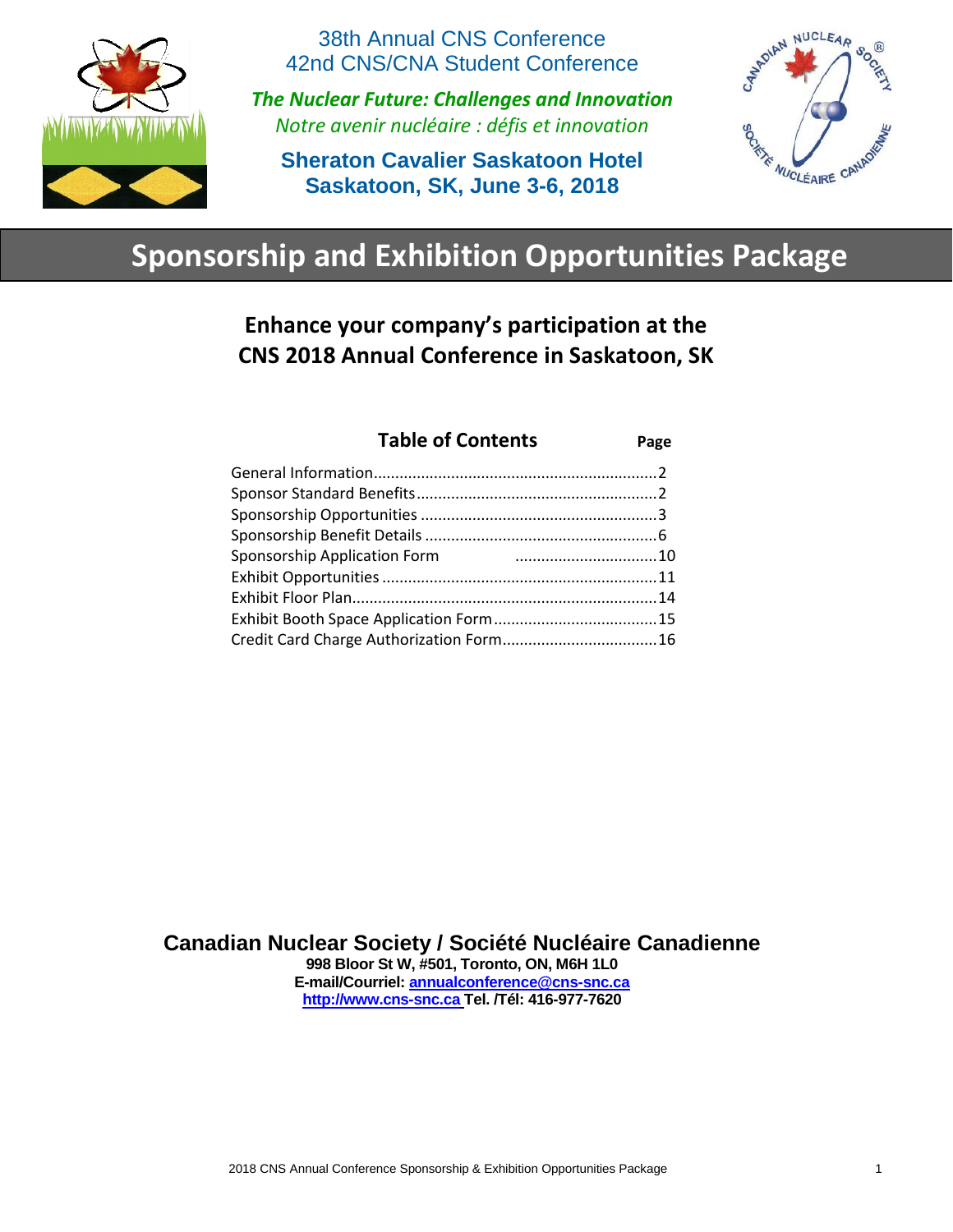### **GENERAL INFORMATION**

The Canadian Nuclear Society's 38th Annual Conference and 42<sup>nd</sup> Annual CNS/CNA Student Conference will be held June 3-6, 2018 at the Sheraton Cavalier Saskatoon Hotel.

The CNS promotes the exchange of information on all aspects of nuclear science and technology and its applications. This includes nuclear power generation, fuel production, uranium mining and refining, management and transportation of radioactive wastes and used fuel. Other topics include, but are not limited to, medical and industrial uses of radionuclides, occupational and environmental radiation protection, the science and technology of nuclear fusion, and associated activities in research and development.

The central objective of our Annual Conferences is to provide a forum for exchanging views, ideas, best practices and information relating to the application and advancement of nuclear research and technology, and for discussing energy‐related issues in general.

Nuclear science and technology currently provides clean and safe energy, and benefits the health and security of the global community. Building on this strong foundation, nuclear science and technology will become of even greater importance well into the 21<sup>st</sup> century. Further advancement of the nuclear industry will enhance public confidence and acceptance of nuclear science and technology.

To that end, the theme selected for this year's conference is " The Nuclear Future: Challenges and Innovation/ Notre avenir nucléaire: défis et innovation".

This package contains everything you need to know about Sponsorship and Exhibition opportunities. For all information about this year's conference go to:

# **<http://www.cns2018conference.org/>**

### **SPONSORSHIP STANDARD BENEFITS**

All levels of sponsorship receive the following standard benefits. Additional benefits apply to specific levels and items, as indicated in the table on pages 6-8.

- Acknowledgement of your company during plenary and technical sessions;
- Your company's logo prominently displayed on signage at the sponsored function, and also as part of a scrolling slide show during program-free times;
- Your company's logo displayed on the 2018 CNS Annual Conference website with a link to your company's website home page;
- Your company's logo printed in the Conference Pocket Program and Abstracts booklet and included in the Conference Proceedings;
- Insertion of a company promotional item or brochure into the delegates' conference bag; and
- Head-table seating of your company's representative at one of the luncheons, with acknowledgement of your representative from the podium.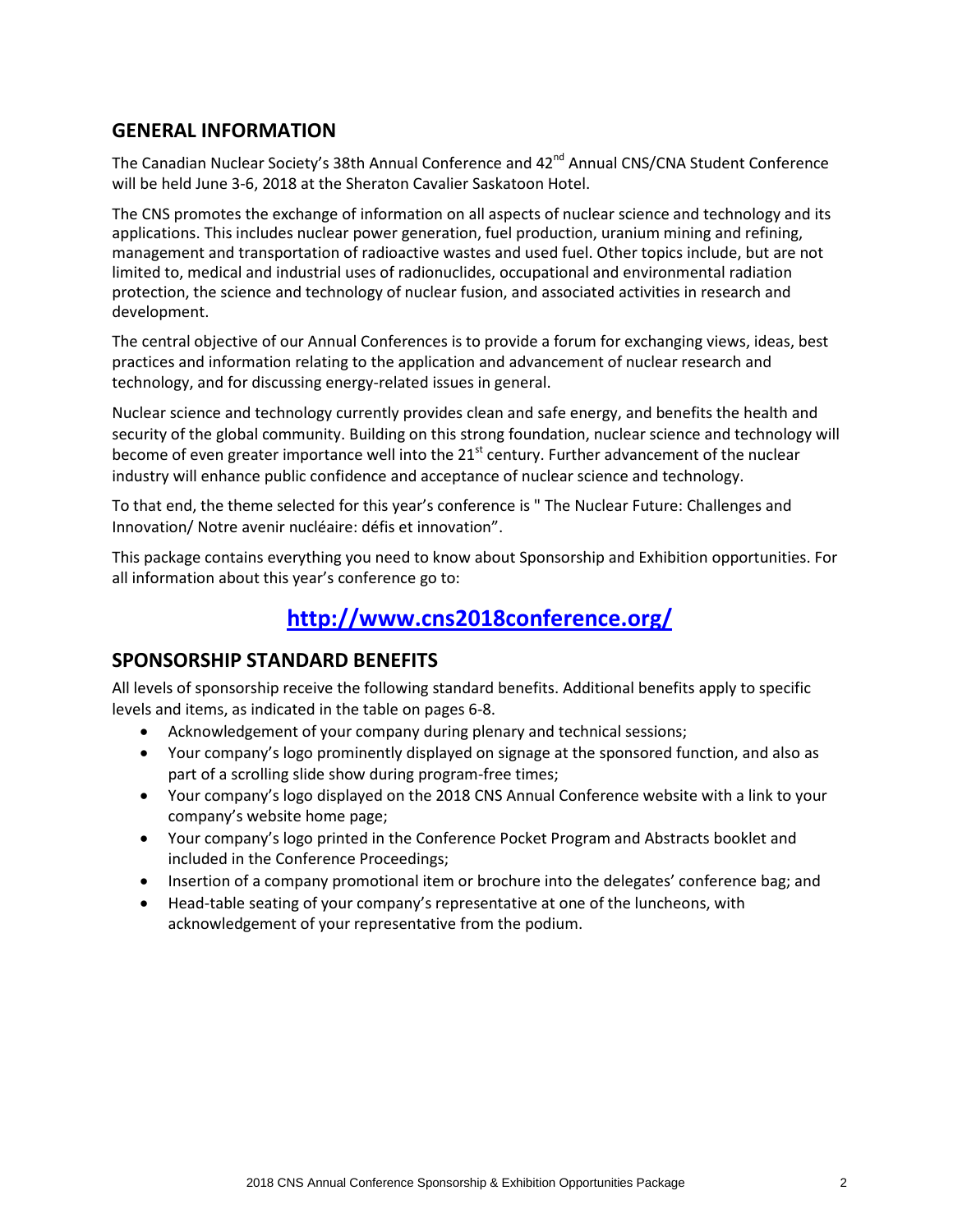### **SPONSORSHIP OPPORTUNITIES (All exclude HST)**

Conference Host Sponsorship.........................................................................................................\$30,000

In a unique and most enhanced manner the Host Sponsor has the opportunity to be a key member of the Conference Organizing Committee with various responsibilities. Your organization's logo and name will be associated with the 2018 CNS Annual Conference at all appropriate opportunities. In addition to the standard benefits of sponsorship, the Conference Host Sponsor receives specific benefits as indicated on page 6.

### **EVENT SPONSORSHIPS**

Please note that sponsorship of some items may be shared among two or more companies. Sponsorships are subject to 5% General Sales Tax (GST) on the prices indicated; non-Canadian-resident sponsors are exempt from paying the GST.

### **Sunday, June 3, 2018**

|--|--|

### **Monday, June 4, 2018**

| Opening Luncheon with Keynote Speaker (3 co-sponsors @ \$5,000 each) (SOLD OUT)\$15,000 |  |
|-----------------------------------------------------------------------------------------|--|
|                                                                                         |  |
|                                                                                         |  |

### **Tuesday, June 5, 2018**

| Honors & Awards Luncheon (1 co-sponsor @ \$5,000 with CNS and CNA) (SOLD) \$5,000 |  |
|-----------------------------------------------------------------------------------|--|
|                                                                                   |  |
|                                                                                   |  |
|                                                                                   |  |
| Conference Banquet Dinner (5 co-sponsors @ \$6,000 each) (Two SOLD) \$30,000      |  |

### **Wednesday, June 6, 2018**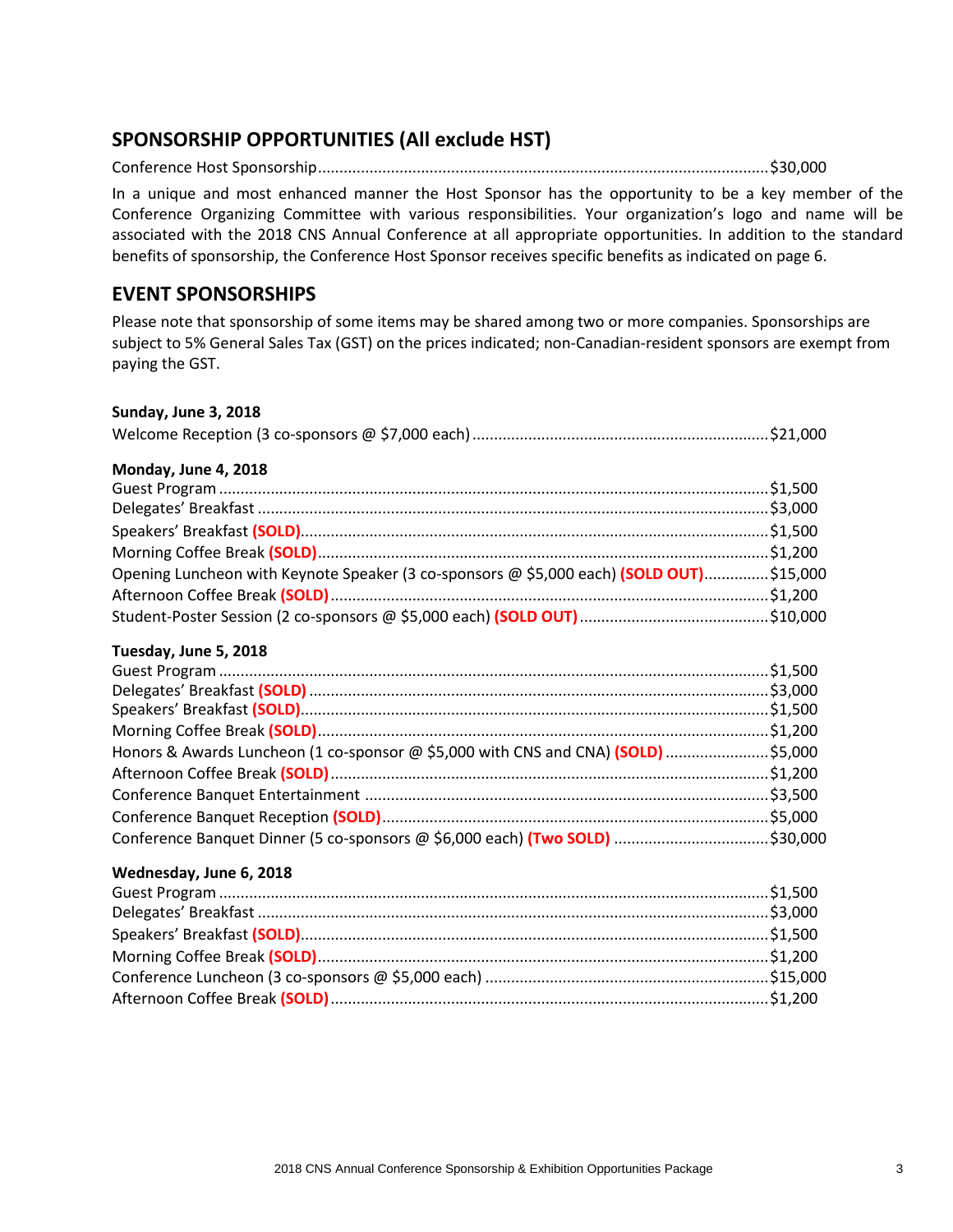### **GENERAL SPONSORSHIPS**

| Conference Bags (\$12,000 exclusive or three @\$4,000 each) (Two SOLD) \$12,000   |  |
|-----------------------------------------------------------------------------------|--|
|                                                                                   |  |
| Pocket Program and Abstracts Booklet (\$10,000 exclusive or two@\$5,000) \$10,000 |  |
|                                                                                   |  |
| Student Conference Travel/Housing Assistance (4 co-sponsors @\$5,000)\$20,000     |  |
|                                                                                   |  |
|                                                                                   |  |
|                                                                                   |  |
|                                                                                   |  |

### **EVENT SPONSORSHIP DETAILS**

### **Sunday Welcoming Reception**

The Welcoming Reception will be held from 6:00 pm to 8:30 pm on Sunday June 4, 2018. The Reception is open to all in attendance at the conference.

### **Student Poster Session**

The Student Poster Session involves presentations by approximately 50 students representing universities coast to coast, in undergraduate, Masters and PhD categories. Refreshments will be provided.

### **Speakers' Breakfasts**

The Speakers' Breakfasts provide the opportunity for Session Chairs to meet with the speakers in their respective sessions to ensure that they are prepared to make their presentations. The breakfasts are limited to speakers and Session Chairs of the day.

### **Delegates' Breakfasts**

The early-morning light Continental breakfasts will be provided for all conference participants every morning.

### **Refreshment Breaks**

Refreshment breaks are held mid-morning and mid-afternoon each day for all Conference participants and include coffee, tea, juices and soft drinks.

#### **Luncheons**

Luncheons will be served each day to conference participants.

#### **Banquet Event**

Banquet Event will take place on Tuesday evening at the Western Development Museum. The details are still being finalized for this year's exciting Banquet Event which includes a reception, dinner and entertainment.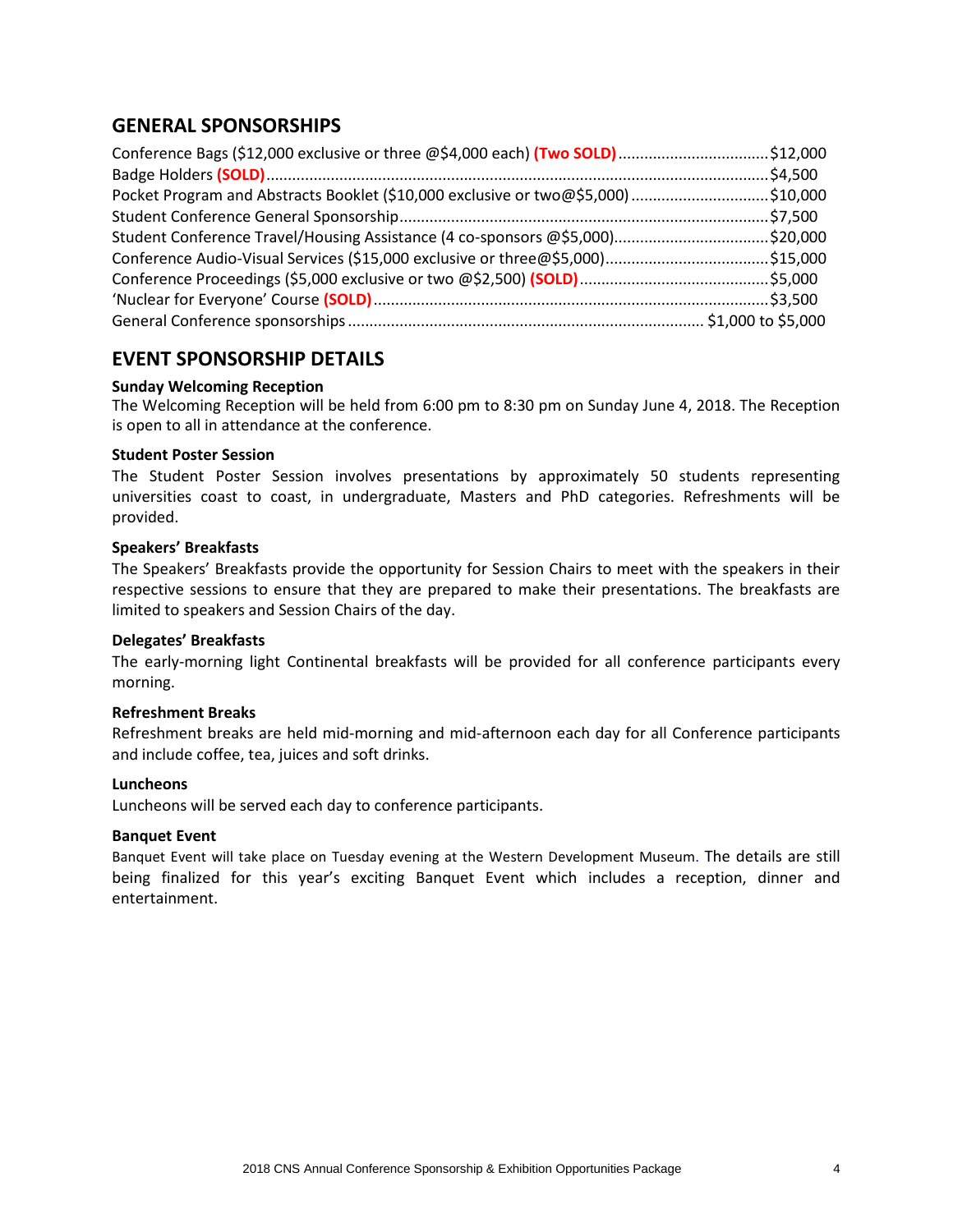### **GENERAL SPONSORSHIP DETAILS**

### **Conference Bags (Two SOLD)**

Conference bags are provided to each delegate with a full registration. The sponsoring company's logo will be imprinted on the bag in addition to the Conference logo.

### **Badge Holders (SOLD)**

The wallet-style bi-fold has a vinyl see-through window to hold a 4" x 3" name badge and a  $\frac{1}{2}$ " lanyard to be provided at registration to all attendees. The sponsoring company's logo will be imprinted on the item in addition to the Conference logo.

#### **Pocket Program & Abstracts Book**

The sponsoring company can have a promotional advertisement on the back cover of the Conference Program & Abstracts Book, at a nominal size of 4" x 7".

### **Student Conference (General Support)**

The CNA/CNS Student Conference is held in conjunction with the CNS Annual Conference and sponsorship of this event helps offset some of the costs to participating students.

### **Student Conference (Travel/Housing Assistance)**

Sponsorship of student travel/housing assistance helps offset costs and increases the overall participation by students from across Canada.

#### **Conference Audio-Visual Services**

Sponsorship covers Audio-Visual Services for the conference for Plenary and Technical Session presentation rooms.

#### **Conference Proceedings (SOLD)**

The conference proceedings will serve as a permanent record of the 38th Annual CNS Conference and will include abstracts of presentations and posters, full papers of presentations made in technical sessions, and PowerPoint presentations in .pdf format. The sponsoring company's logo will be prominently featured, along with an acknowledgment of the company as sponsor of the Conference Proceedings.

#### **"Nuclear for Everyone" Course (SOLD)**

This 2-3 hour course is aimed at the 'nuclear novice' and is free for all registered conference participants.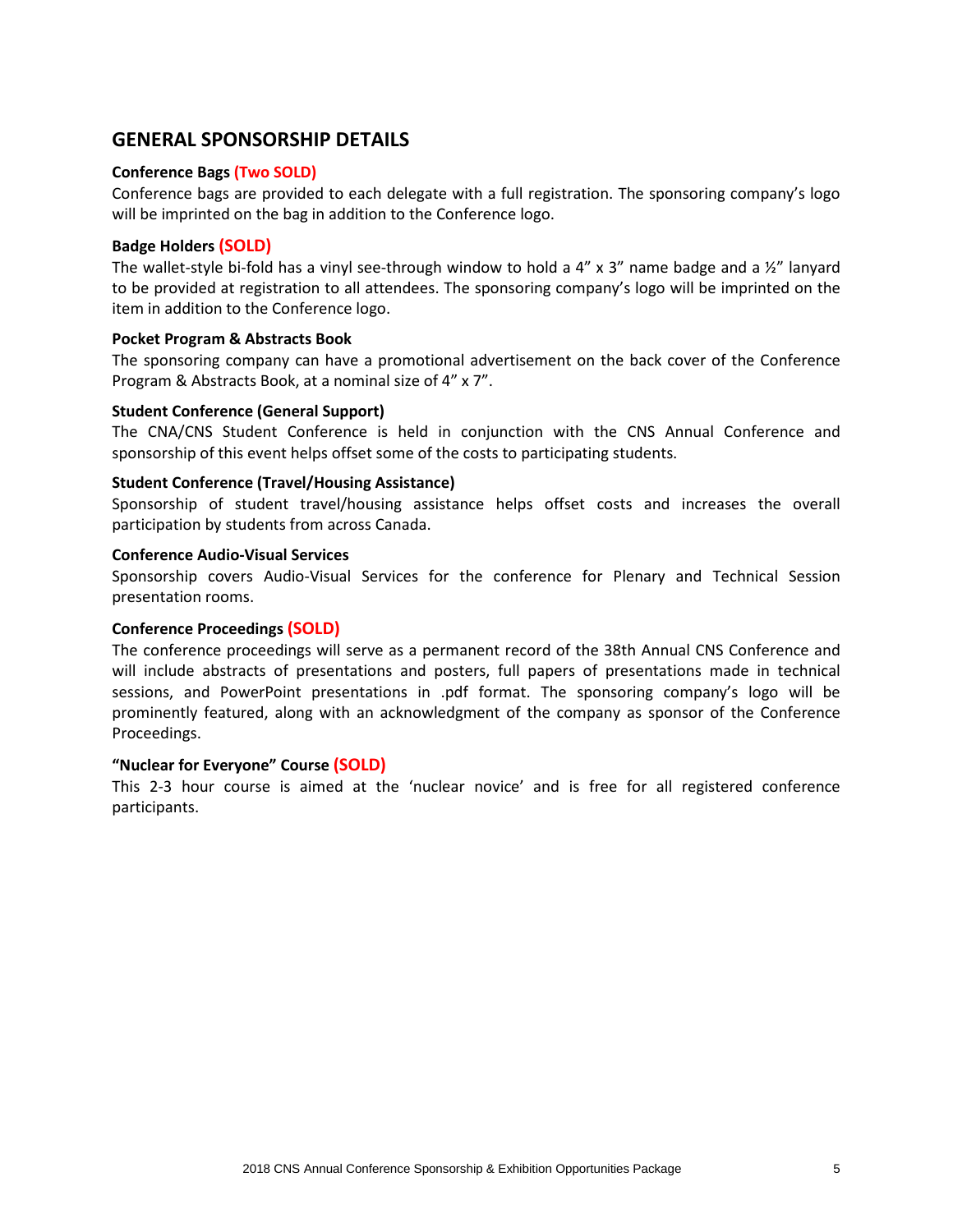### **SPONSORSHIP BENEFIT DETAILS**

| <b>Conference Host</b>                                   | \$30,000                                     | <b>Host Sponsor Benefits</b>                                                                                                                                                                                                                                                                                                                                                                                                                                                                                                                                                                                                                                                                                                                                                                                                                                                                                                                                                                                                                                                                                                                                                                                                                                                                                 |
|----------------------------------------------------------|----------------------------------------------|--------------------------------------------------------------------------------------------------------------------------------------------------------------------------------------------------------------------------------------------------------------------------------------------------------------------------------------------------------------------------------------------------------------------------------------------------------------------------------------------------------------------------------------------------------------------------------------------------------------------------------------------------------------------------------------------------------------------------------------------------------------------------------------------------------------------------------------------------------------------------------------------------------------------------------------------------------------------------------------------------------------------------------------------------------------------------------------------------------------------------------------------------------------------------------------------------------------------------------------------------------------------------------------------------------------|
| (SOLD)                                                   |                                              | Three complimentary full-conference registrations.<br>One complimentary 8' x 8' exhibit space in a location of your choice<br>(first come, first served).<br>• Your logo displayed at the top level on the conference website with a<br>link to your company's website home page.<br>Most prominent display of your logo on the main projection screens<br>during the plenary sessions.<br>Most prominent display of your logo at highly visible key locations.<br>• Your logo displayed at the top level in the Pocket Program and<br>Abstracts booklet and in the conference proceedings.<br>• Verbal recognition of your sponsorship at appropriate times<br>throughout the conference.<br>A representative of your organization has the opportunity to present<br>greetings to the delegates at the Sunday Welcome Reception, on<br>behalf of all sponsors.<br>• One reserved table at one of the conference luncheons (excluding<br>the Honors & Awards Luncheon).<br>Head Table seating of your designated representative at one of the<br>conference luncheons and their acknowledgement from the podium.<br>The opportunity to have a company brochure or a promotional item<br>inserted into the conference delegates' bags. Such items must be<br>approved by the Conference Organizing Committee. |
| Level 1                                                  | \$15,000-\$29,999                            | <b>Level 1 Sponsor Benefits</b>                                                                                                                                                                                                                                                                                                                                                                                                                                                                                                                                                                                                                                                                                                                                                                                                                                                                                                                                                                                                                                                                                                                                                                                                                                                                              |
|                                                          |                                              | One complimentary full-conference registration;<br>One reserved table at one of the conference luncheons (excluding<br>the Honors & Awards Luncheon)**;<br>Acknowledgement during Plenary and Technical Sessions;<br>Your company's logo prominently displayed on signage and in a<br>scrolling slide show during program-free times;<br>• Your company logo displayed on the conference website, with a<br>link to your company's website home page;<br>• Your company's logo in the Pocket Program and Abstracts booklet,<br>and in conference proceedings;<br>The opportunity to have a company brochure or a promotional<br>item inserted into the conference delegates' bags. Such items must<br>be approved by the Conference Organizing Committee.<br>Head-table seating of your representative at either the Monday or<br>Wednesday luncheon.<br>** Applicable only for sponsorship of \$15,000 or more.                                                                                                                                                                                                                                                                                                                                                                                             |
| <b>Sunday Opening Reception</b>                          | \$21,000<br>(or 3 co-sponsors @\$7,000 each) | Level 1 Benefits Plus:**<br>• Opportunity to bring brief welcoming remarks during this<br>important kick-off event;<br>Opportunity to participate in a "receiving line" at the beginning of<br>$\bullet$<br>the reception; and<br>Reserved table at either the Monday or Wednesday luncheon.<br>٠<br>** Only applicable for sponsorship of \$15,000 or more.                                                                                                                                                                                                                                                                                                                                                                                                                                                                                                                                                                                                                                                                                                                                                                                                                                                                                                                                                 |
| <b>Student Conference</b><br>(Travel/Housing Assistance) | \$20,000<br>(or 4 co-sponsors @\$5,000 each) | Level 1 Benefits Plus:**<br>• Reserved table at the Monday or Wednesday luncheon.<br>** Only applicable for sponsorship of \$15,000 or more.                                                                                                                                                                                                                                                                                                                                                                                                                                                                                                                                                                                                                                                                                                                                                                                                                                                                                                                                                                                                                                                                                                                                                                 |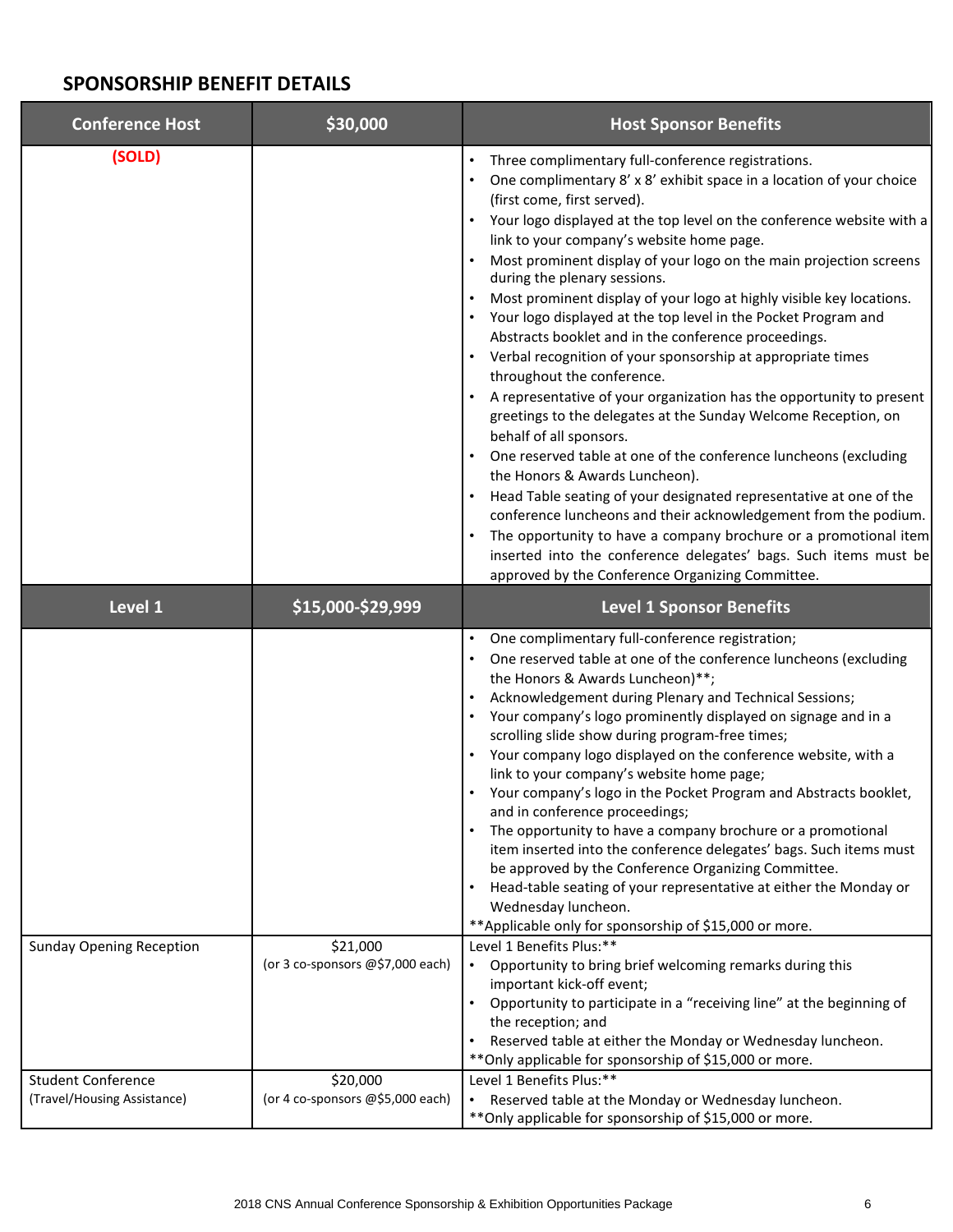| Tuesday Banquet Dinner (One<br>SOLD)    | \$30,000<br>(or 5 co-sponsors @\$6,000 each) | Level 1 Benefits Plus:**<br>• Opportunity to bring brief welcoming remarks during the dinner.                     |
|-----------------------------------------|----------------------------------------------|-------------------------------------------------------------------------------------------------------------------|
|                                         |                                              | ** Only applicable for sponsorship of \$15,000 or more.                                                           |
| <b>Conference Audio-Visual Services</b> | \$15,000                                     | Level 1 Benefits Plus:**                                                                                          |
|                                         | (or 3 co-sponsors @\$5,000 each)             | Reserved table at either the Monday or Wednesday luncheon                                                         |
|                                         |                                              | ** Only applicable for sponsorship of \$15,000 or more.                                                           |
| Monday Luncheon with Keynote            | \$15,000<br>(or 3 co-sponsors @\$5,000 each) | Level 1 Benefits Plus**:                                                                                          |
| Speaker (SOLD OUT)                      |                                              | Reserved table at the Monday luncheon.<br>The Keynote Speaker seated at your table during the luncheon.           |
|                                         |                                              | ** Only applicable for sponsorship of \$15,000 or more.                                                           |
| Wednesday Luncheon                      | \$15,000                                     | Level 1 Benefits Plus**:                                                                                          |
|                                         | (or 3 co-sponsors @\$5,000 each)             | • Reserved table at the Monday luncheon.                                                                          |
|                                         |                                              | The Keynote Speaker seated at your table during the luncheon.                                                     |
|                                         |                                              | ** Only applicable for sponsorship of \$15,000 or more.                                                           |
| <b>Level 2</b>                          | \$5,000-\$14,999                             | <b>Level 2 Sponsor Benefits</b>                                                                                   |
|                                         |                                              | One complimentary conference registration<br>$\bullet$                                                            |
|                                         |                                              | Acknowledgement during Plenary and Technical Sessions;                                                            |
|                                         |                                              | Your company's logo prominently displayed on signage and in a                                                     |
|                                         |                                              | scrolling slide show during program-free times;                                                                   |
|                                         |                                              | • Your company logo displayed on the conference website, with a                                                   |
|                                         |                                              | link to your company's website home page;<br>Your company's logo in the Pocket Program and Abstracts<br>$\bullet$ |
|                                         |                                              | booklet, and in conference proceedings;                                                                           |
|                                         |                                              | The opportunity to have a company brochure or a promotional<br>$\bullet$                                          |
|                                         |                                              | item inserted into the conference delegates' bags. Such items                                                     |
|                                         |                                              | must be approved by the Conference Organizing Committee.                                                          |
|                                         |                                              | Head-table seating of your representative at either the Monday                                                    |
|                                         |                                              | or Wednesday luncheon.                                                                                            |
| Conference Bags (Two SOLD)              | \$12,000                                     | Level 2 Benefits Plus:                                                                                            |
|                                         | (or 3 co-sponsors @\$4,000 each)             | • Your company's logo imprinted on the conference bags.                                                           |
| <b>Student Poster Session (SOLD</b>     | \$10,000                                     | Level 2 Benefits Plus:                                                                                            |
| OUT)                                    | (or 2 co-sponsors @\$5,000 each)             | • Opportunity to present prizes to the winning student posters.                                                   |
|                                         | \$10,000                                     | Level 2 Benefits Plus:                                                                                            |
| Pocket Program & Abstracts Book         | (or 2 co-sponsors @\$5,000 each)             | • Your company's promotional advertisement (4" x 7") printed on                                                   |
|                                         |                                              | the back cover of the Pocket Program & Abstracts booklet.                                                         |
|                                         | \$5,000                                      | Level 2 Benefits Plus:<br>• Your company's logo and acknowledgement as sponsor in the                             |
| Conference Proceedings (SOLD)           |                                              | Conference Proceedings.                                                                                           |
|                                         |                                              |                                                                                                                   |
| <b>Student Conference (General)</b>     | \$7,500                                      | Level 2 Benefits                                                                                                  |
| Tuesday Honors & Awards                 |                                              |                                                                                                                   |
| Luncheon (SOLD)                         | \$5,000                                      | Level 2 Benefits                                                                                                  |
| (co-sponsored with CNA and CNS)         |                                              |                                                                                                                   |
| <b>Tuesday Pre-Banquet Reception</b>    |                                              |                                                                                                                   |
| (SOLD)                                  | \$5,000                                      | Level 2 Benefits                                                                                                  |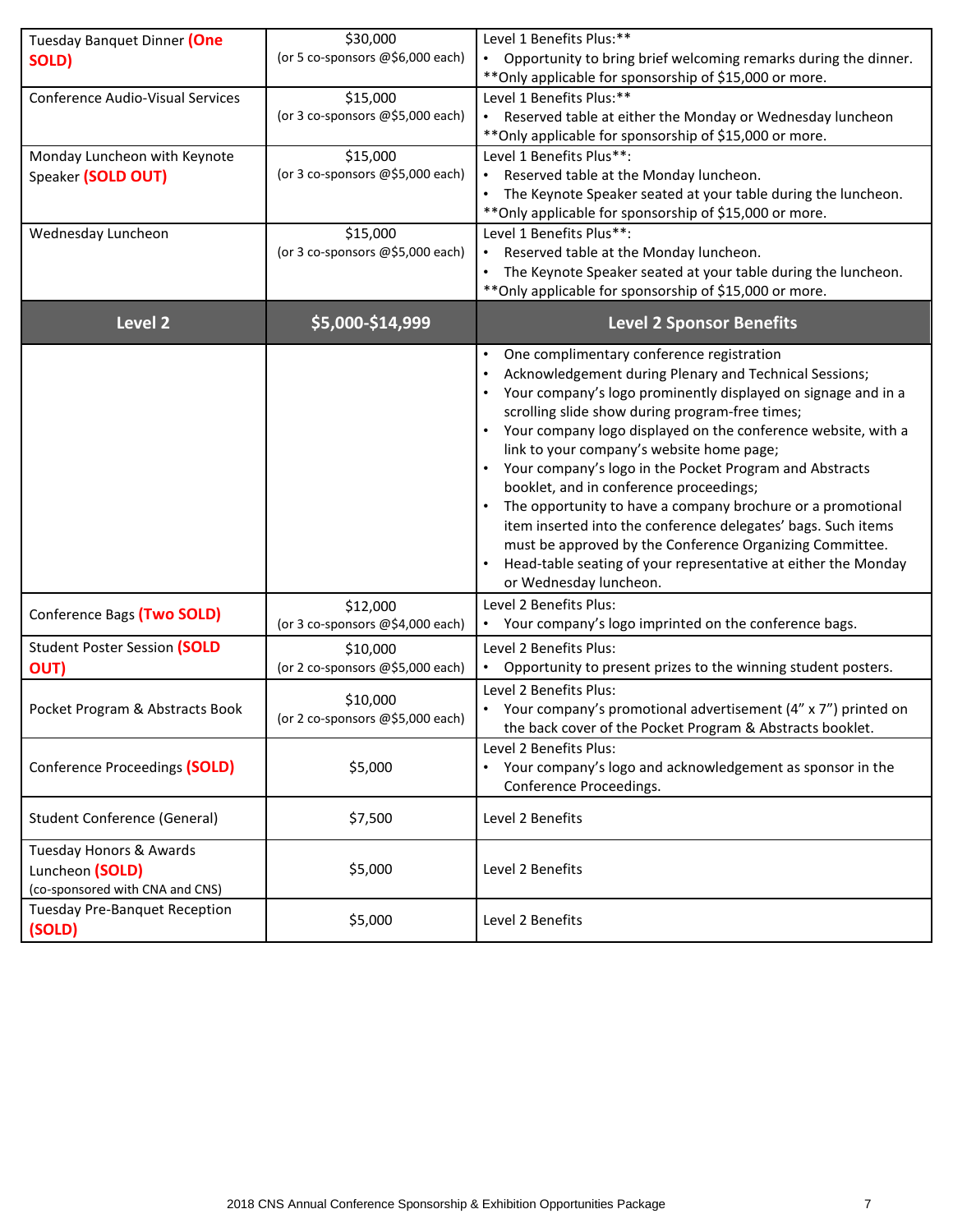| Level 3                                 | \$1,000-\$4,999                                                               | <b>Level 3 Sponsor Benefits</b>                                                                                                                                                                                                                                                                                                                                                                                                                                                                                                                                                                                                                                                                     |
|-----------------------------------------|-------------------------------------------------------------------------------|-----------------------------------------------------------------------------------------------------------------------------------------------------------------------------------------------------------------------------------------------------------------------------------------------------------------------------------------------------------------------------------------------------------------------------------------------------------------------------------------------------------------------------------------------------------------------------------------------------------------------------------------------------------------------------------------------------|
|                                         |                                                                               | Acknowledgement during Plenary and Technical Sessions;<br>Your company's logo prominently displayed on signage and in a<br>$\bullet$<br>scrolling slide show during program-free times;<br>Your company logo displayed on the conference website, with a<br>link to your company's website home page;<br>Your company's logo in the Pocket Program and Abstracts booklet,<br>and in conference proceedings;<br>The opportunity to have a company brochure or a promotional<br>item inserted into the conference delegates' bags. Such items must<br>be approved by the Conference Organizing Committee.<br>Head-table seating of your representative at either the Monday or<br>Wednesday luncheon. |
| Name Badge Holders (SOLD)               | \$4,500                                                                       | <b>Level 3 Benefits Plus:</b><br>• Your company's logo imprinted on the name badge holder.                                                                                                                                                                                                                                                                                                                                                                                                                                                                                                                                                                                                          |
| Tuesday Banquet Entertainment           | \$3,500                                                                       | Level 3 Benefits                                                                                                                                                                                                                                                                                                                                                                                                                                                                                                                                                                                                                                                                                    |
| Nuclear for Everyone Course (SOLD)      | \$3,500                                                                       | Level 3 Benefits                                                                                                                                                                                                                                                                                                                                                                                                                                                                                                                                                                                                                                                                                    |
| Monday Delegates' Breakfast             | \$3,000                                                                       | Level 3 Benefits                                                                                                                                                                                                                                                                                                                                                                                                                                                                                                                                                                                                                                                                                    |
| Tuesday Delegates' Breakfast<br>(SOLD)  | \$3,000                                                                       | Level 3 Benefits                                                                                                                                                                                                                                                                                                                                                                                                                                                                                                                                                                                                                                                                                    |
| Wednesday Delegates' Breakfast          | \$3,000                                                                       | Level 3 Benefits                                                                                                                                                                                                                                                                                                                                                                                                                                                                                                                                                                                                                                                                                    |
| Monday Speakers' Breakfast (SOLD)       | \$1,500                                                                       | Level 3 Benefits                                                                                                                                                                                                                                                                                                                                                                                                                                                                                                                                                                                                                                                                                    |
| Tuesday Speakers' Breakfast (SOLD)      | \$1,500                                                                       | Level 3 Benefits                                                                                                                                                                                                                                                                                                                                                                                                                                                                                                                                                                                                                                                                                    |
| Wednesday Speakers' Breakfast<br>(SOLD) | \$1,500                                                                       | Level 3 Benefits                                                                                                                                                                                                                                                                                                                                                                                                                                                                                                                                                                                                                                                                                    |
| Monday Guest Program                    | \$1,500                                                                       | Level 3 Benefits                                                                                                                                                                                                                                                                                                                                                                                                                                                                                                                                                                                                                                                                                    |
| <b>Tuesday Guest Program</b>            | \$1,500                                                                       | Level 3 Benefits                                                                                                                                                                                                                                                                                                                                                                                                                                                                                                                                                                                                                                                                                    |
| <b>Wednesday Guest Program</b>          | \$1,500                                                                       | Level 3 Benefits                                                                                                                                                                                                                                                                                                                                                                                                                                                                                                                                                                                                                                                                                    |
| Monday AM Coffee Break (SOLD)           | \$1,200                                                                       | Level 3 Benefits                                                                                                                                                                                                                                                                                                                                                                                                                                                                                                                                                                                                                                                                                    |
| Monday PM Coffee Break (SOLD)           | \$1,200                                                                       | Level 3 Benefits                                                                                                                                                                                                                                                                                                                                                                                                                                                                                                                                                                                                                                                                                    |
| Tuesday AM Coffee Break (SOLD)          | \$1,200                                                                       | Level 3 Benefits                                                                                                                                                                                                                                                                                                                                                                                                                                                                                                                                                                                                                                                                                    |
| Tuesday PM Coffee Break (SOLD)          | \$1,200                                                                       | Level 3 Benefits                                                                                                                                                                                                                                                                                                                                                                                                                                                                                                                                                                                                                                                                                    |
| Wednesday AM Coffee Break<br>(SOLD)     | \$1,200                                                                       | Level 3 Benefits                                                                                                                                                                                                                                                                                                                                                                                                                                                                                                                                                                                                                                                                                    |
| Wednesday PM Coffee Break<br>(SOLD)     | \$1,200                                                                       | Level 3 Benefits                                                                                                                                                                                                                                                                                                                                                                                                                                                                                                                                                                                                                                                                                    |
| <b>General Contribution</b>             | \$1,000-\$5,000<br>(or as negotiated with the<br><b>Organizing Committee)</b> | Level 3 Benefits                                                                                                                                                                                                                                                                                                                                                                                                                                                                                                                                                                                                                                                                                    |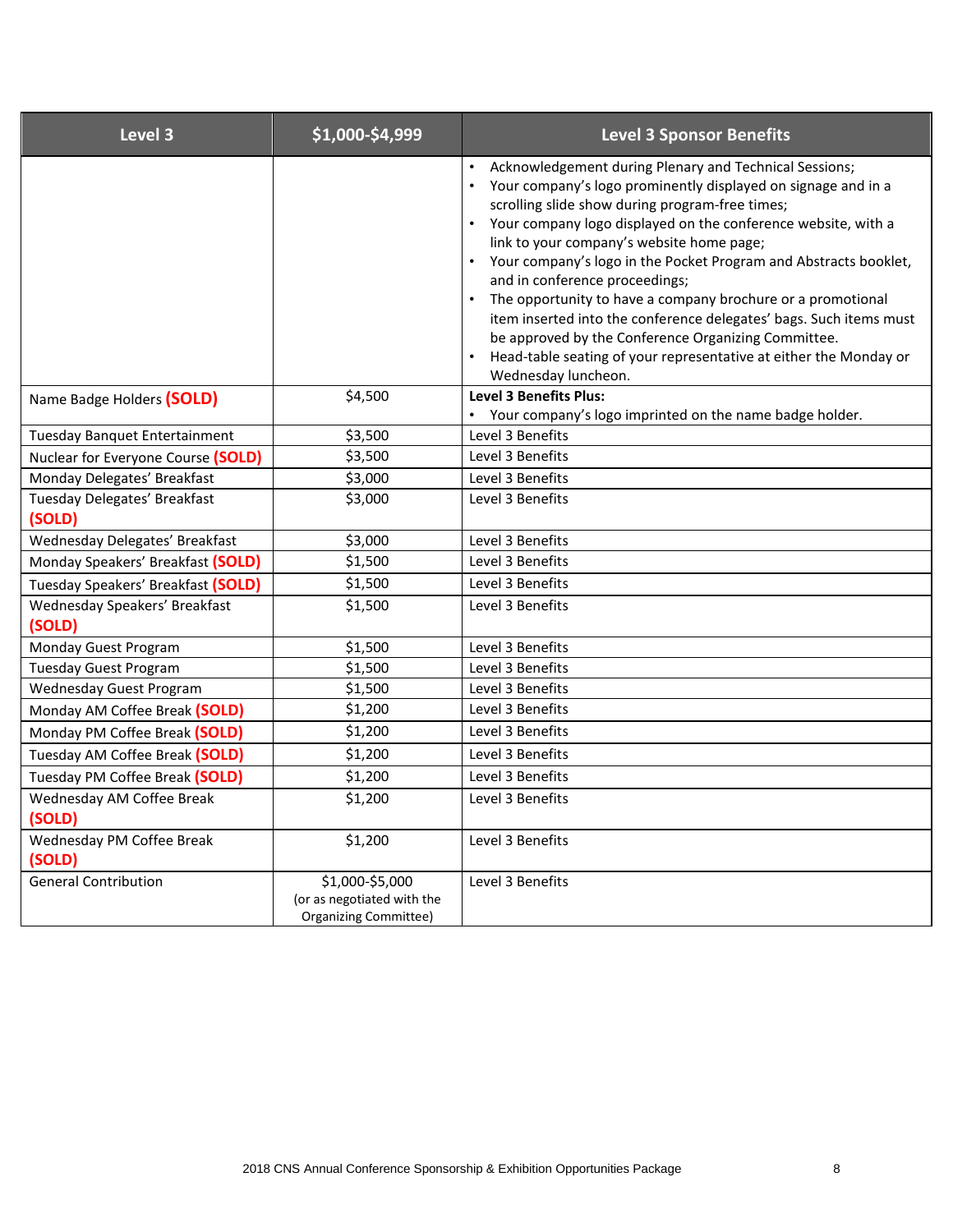### **SPONSORSHIP TERMS AND CONDITIONS**

Payment of invoices for sponsorships is expected in full within 30 days of invoicing. Payments for sponsorships not received within 30 days of invoicing are not considered guaranteed.

### **Methods of Payment**

Payments by cheque are to be payable to "Canadian Nuclear Society" and mailed to:

Canadian Nuclear Society 998 Bloor St W, #501, Toronto, ON, M6H 1L0

To make payments by credit card (AMEX / MasterCard / VISA) please complete the Credit Card Charge Authorization (CCA) form on page 16 and send by email to the CNS Office Administrator [cns\\_office@cns-snc.ca.](mailto:cns_office@cns-snc.ca)

### **Cancellation and Refund Policy**

No refunds will be provided for cancellation of sponsorships once the booking has been finalized.

### **SPONSORSHIP CONTACT**

For all information pertaining to sponsorship opportunities please contact:

Mo Fadaee Sponsorships and Exhibits Chair Phone: (1)-647-909-0816 Email: [moe.fadaee@cns-snc.ca](mailto:moe.fadaee@cns-snc.ca)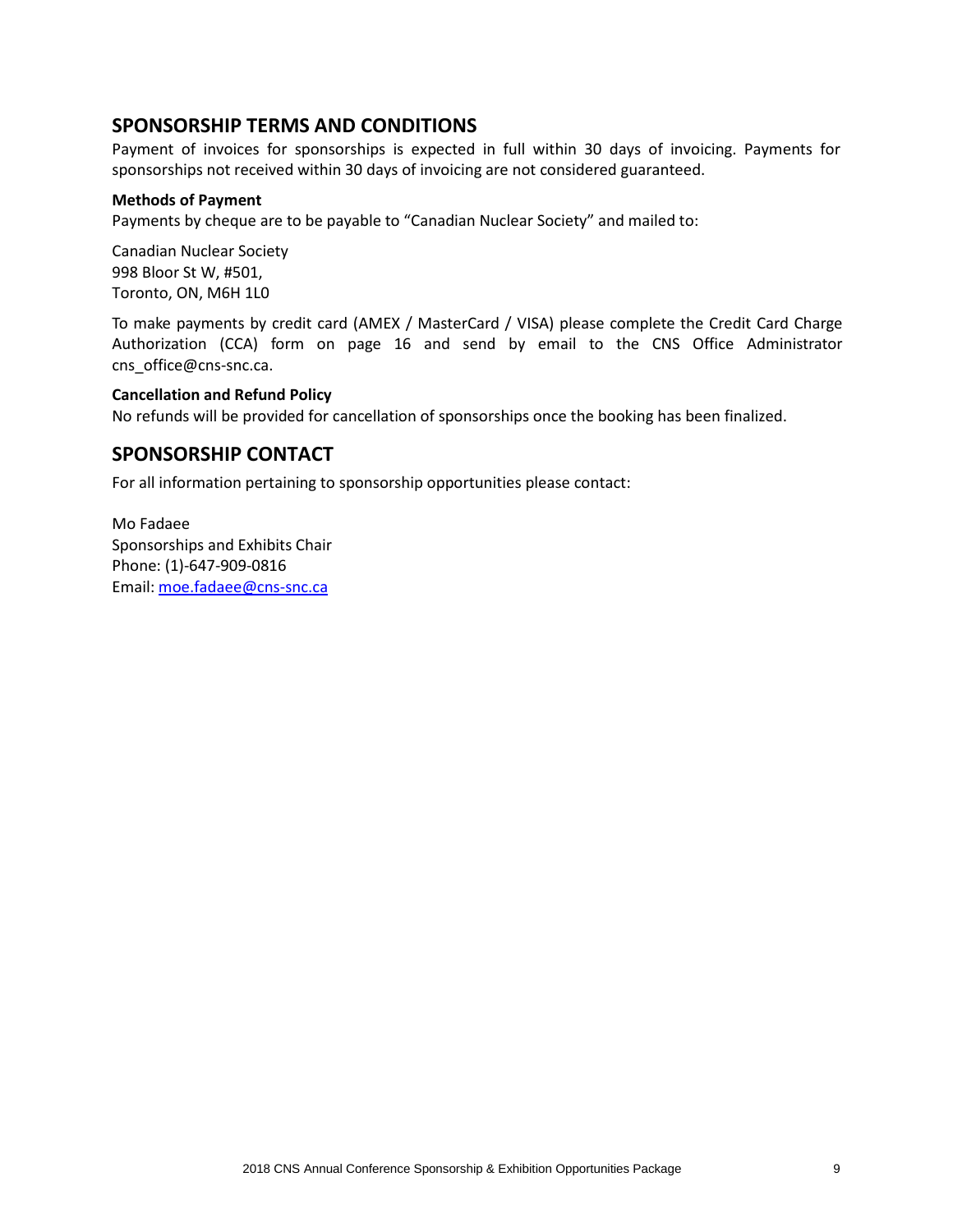

38th Annual CNS Conference 42nd CNS/CNA Student Conference

*The Nuclear Future: Challenges and Innovation Notre avenir nucléaire : défis et innovation*

# **Sheraton Cavalier Saskatoon Hotel Saskatoon, SK, June 3-6, 2018**



# **Sponsorship Application Form**

To reserve a Sponsorship for your company please complete this form and submit as a Word file or .pdf attachment to the Sponsorships & Exhibits chair: [moe.fadaee@cns-snc.ca](mailto:moe.fadaee@cns-snc.ca)

Sponsorships will be confirmed on a first-come, first-served basis. After your sponsorship has been confirmed, an invoice with payment instructions will be sent by email to the contact person named below. A receipt will be issued once payment has been received. Sponsorship applications are not considered complete until payment has been received.

Sponsoring company full name:

#### Postal address:

| City:                                                            | Prov./State: | Postal or Zip Code: |                               |
|------------------------------------------------------------------|--------------|---------------------|-------------------------------|
| <b>Contact Person:</b><br>(Person to receive all correspondence) |              | E-mail:             |                               |
| <b>Business Title:</b>                                           |              | Tel:                |                               |
| Signature:                                                       |              | Date:               |                               |
| Sponsorship Item                                                 |              |                     |                               |
| $1st$ Choice:                                                    |              | \$                  | (GST is extra, if applicable) |
| $2^{nd}$ Choice:                                                 |              | \$                  | (GST is extra, if applicable) |
| 3rd Choice:                                                      |              | \$                  | (GST is extra, if applicable) |

**Company Logo:** Please insert an X in appropriate box below.

 $\Box$  New logo files attached  $\Box$  We confirm that you can use the same logo as for last year's conference

### **New logos are to be provided in the following two file formats:**

1) As a jpg or .png file for electronic applications.

2) As a high-resolution vector illustration for print production (e.g., Adobe Illustrator (.ai), Photoshop (.eps**)** or Corel Draw (.cdr)).

If you are a returning exhibitor, please confirm that we can use the same company logo we have on file from last year (no need to resend files).

#### **Methods of payment:**

**By Cheque:** Cheques payable to:"Canadian Nuclear Society" are to be mailed to:

Canadian Nuclear Society, 998 Bloor St W, #501, Toronto, ON, M6H 1L0

**By Credit Card**: Visa, MasterCard, AMEX are accepted.

To pay by credit card, complete the Credit Card Charge Authorization (CCCA) form, scan it and email it to the CNS Office Administrator: [cns\\_office@cns-snc.ca](mailto:cns_office@cns-snc.ca)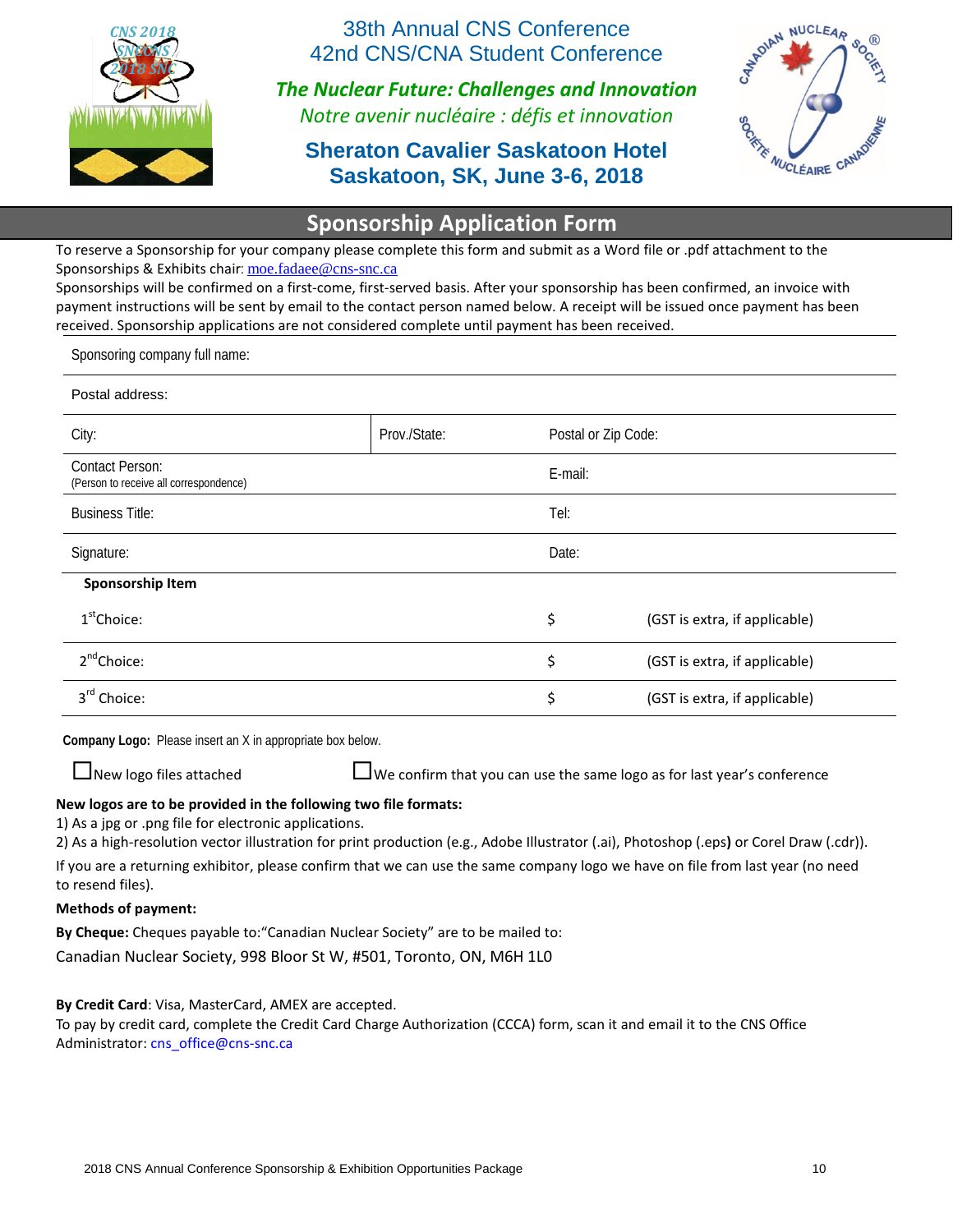### **EXHIBIT OPPORTUNITIES**

The 2018 CNS Annual Conference is the ideal marketing vehicle to:

- Launch and demonstrate your company's products and innovations.
- Generate immediate sales.
- Generate new sales leads.
- Strengthen customer and supplier relations.
- Meet your clients and prospects face-to-face.
- Obtain customer feedback and conduct market research.
- Provide technical support.
- Demonstrate your solutions to industry professionals.
- Meet some of the brightest undergraduate and graduate students who will be part of the future of our nuclear science and technology community.
- Visibly support the Canadian Nuclear Society and nuclear technology in Canada.

The exhibits will be located in the South/West rooms and Foyer.

### **EXHIBITOR BOOTH PACKAGE**

All booth spaces are **8 ft wide x 8 ft deep**. Please refer to attached exhibit floor plan on page 14.

Each booth package includes the following:

- One draped booth in blue (with 8 ft-high back drape and 3 ft-high side rails)
- One 6 ft draped table in blue
- Two side chairs and waste basket
- Two full conference registrations
- Conference Attendee registration list
- Exhibitor Recognition
	- Your company logo displayed on the Conference website with a link to your company's website home page
	- Your company logo displayed in Pocket Program & Abstract booklet and in the conference proceedings
	- Your company logo displayed on large poster on-site, and in a scrolling slide show

### **Cost per Booth Space**

8' x 8' in South/West rooms and Foyer: \$3,500.00+\$175.00 GST

Above prices include two full registrations that allow your exhibit staff to participate in all Plenary and Technical Sessions, participation in the Welcome Reception, breakfasts, AM/PM breaks, luncheons and the Banquet Event. Note that non-Canadian-resident exhibitors are exempt from paying the GST.

**Exhibitor Set-Up:** Sunday, June 3, 2018 between 12:00 noon and 4:00 pm only. The exhibit needs to be ready at 6:00 pm for the Welcome Reception, which will take place in the exhibit area.

**Exhibitor Tear-Down:** Wednesday, June 6, 2018 after 15:00.

### **Exhibition Hours**

| Sunday, June 3, 2018    | 17:00 - 20:30 (Welcome Reception in Exhibit area)                 |
|-------------------------|-------------------------------------------------------------------|
| Monday, June 4, 2018    | 07:30 - 19:00 (Student Poster Session in Exhibit area)            |
| Tuesday, June 5, 2018   | $07:30 - 17:00$                                                   |
| Wednesday, June 6, 2018 | 07:30 – 15:00 (after 15:00 Exhibits may be packed up and removed) |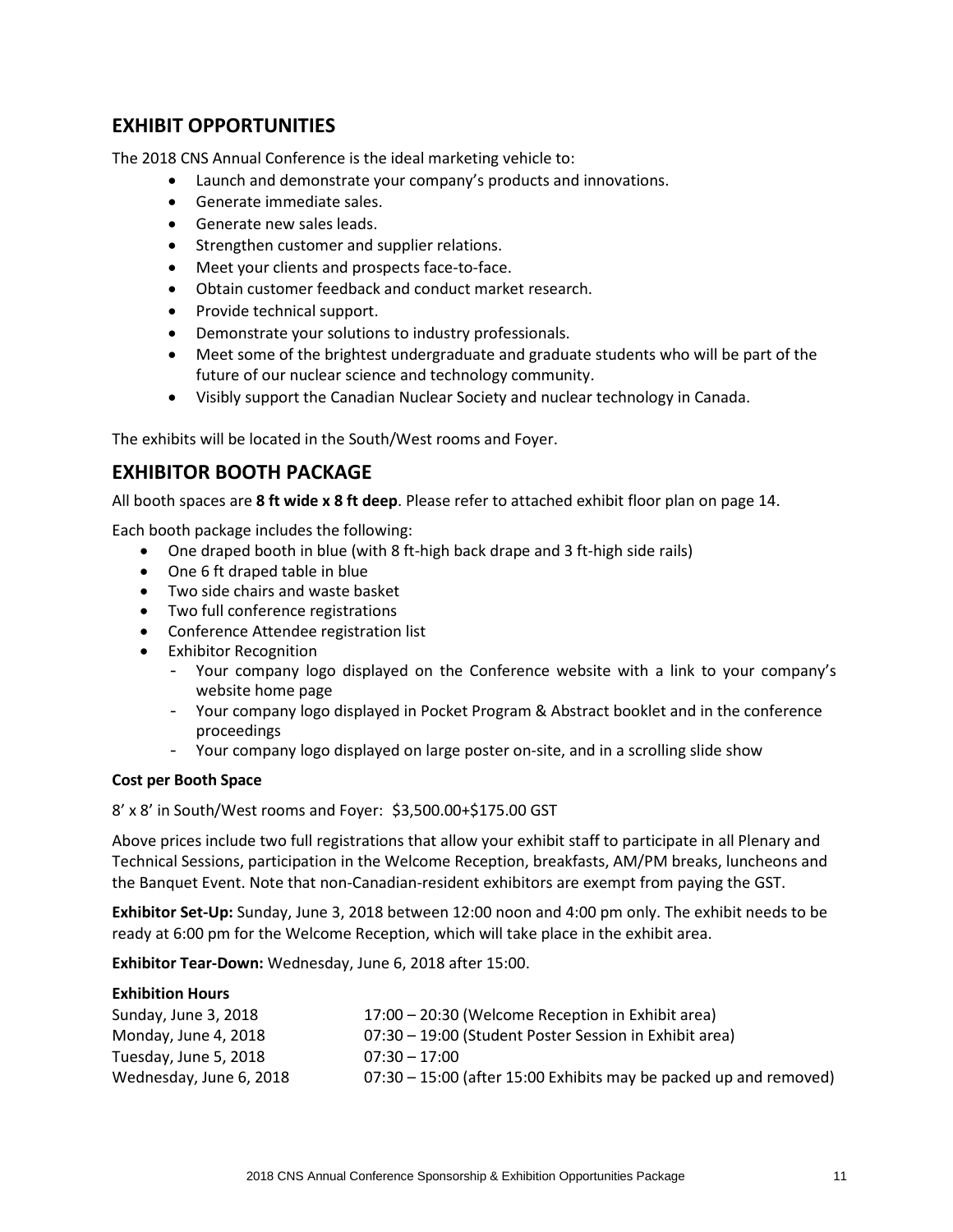### **Exhibit Services Contractor**

The official contractor provide exhibitors with additional services as needed, including material handling, freight forwarding, customs brokerage, duplex electrical outlets, A/V equipment, etc. The Trade Show Company will provide a complete package of information and order forms for such services.

### **On-line Registration for Booth Attendants**

With each booth space purchased, two full registrations are included**,** but you must register your exhibit staff on-line by **April 30 2018** via the registration link on the conference website: [http://cns2018conference.org.](http://cns2017conference.org/)

A special code will be provided to confirmed exhibitors to register their booth staff. Exhibitor name badges will be provided only for the individuals who are registered for the conference.

### **Exhibit Space Application Form**

To reserve exhibit space for your company, please complete the Exhibit Space Application Form (page 14), scan it and send by email to the Sponsorships & Exhibits chair**:** [moe.fadaee@cns-snc.ca](mailto:moe.fadaee@cns-snc.ca). Be sure to submit your application form early to ensure your space!

### **Exhibitor Terms and Conditions**

Payment in full for exhibit spaces is to be received no later than 30 days following invoicing. If payment has not been received within 30 days of invoicing, your booth space is not considered guaranteed. The CNS does not assume liability for loss of, or damage to, display equipment.

#### **Methods of Payment**

- 1. By cheque payable to: "Canadian Nuclear Society" and mailed to the address indicated below.
- 2. By credit card: Visa / MasterCard / AMEX are accepted. Complete the Credit Charge Authorization form (page 15), scan the completed form to PDF, and submit by email to the CNS Office Administrator: [cns\\_office@cns-snc.ca.](mailto:cns_office@cns-snc.ca)

#### **Canadian Nuclear Society**

998 Bloor St W, #501, Toronto, ON, M6H 1L0 Tell: 416-977-7620

Email: [cns\\_office@cns-snc.ca](mailto:cns_office@cns-snc.ca)

### **Cancellation and Refund Policy**

No refunds will be provided for cancellations once the booking has been finalized. The CNS does not assume liability for loss of, or damage to, exhibiting companies' materials or equipment.

#### **Hotel Accommodation**

A block of guest rooms reserved at the Sheraton Cavalier Saskatoon Hotel for conference participants. The deadline for making reservations at the reduced rate is **May 14, 2018** or until the CNS block is filled.

### **Please reserve early to avoid disappointment!**

Make your reservation directly with the hotel via the room-reservation link on the Conference website http://cns2018conference.org or by calling +1 306-652-6770 and requesting the special convention rate for the Canadian Nuclear Society.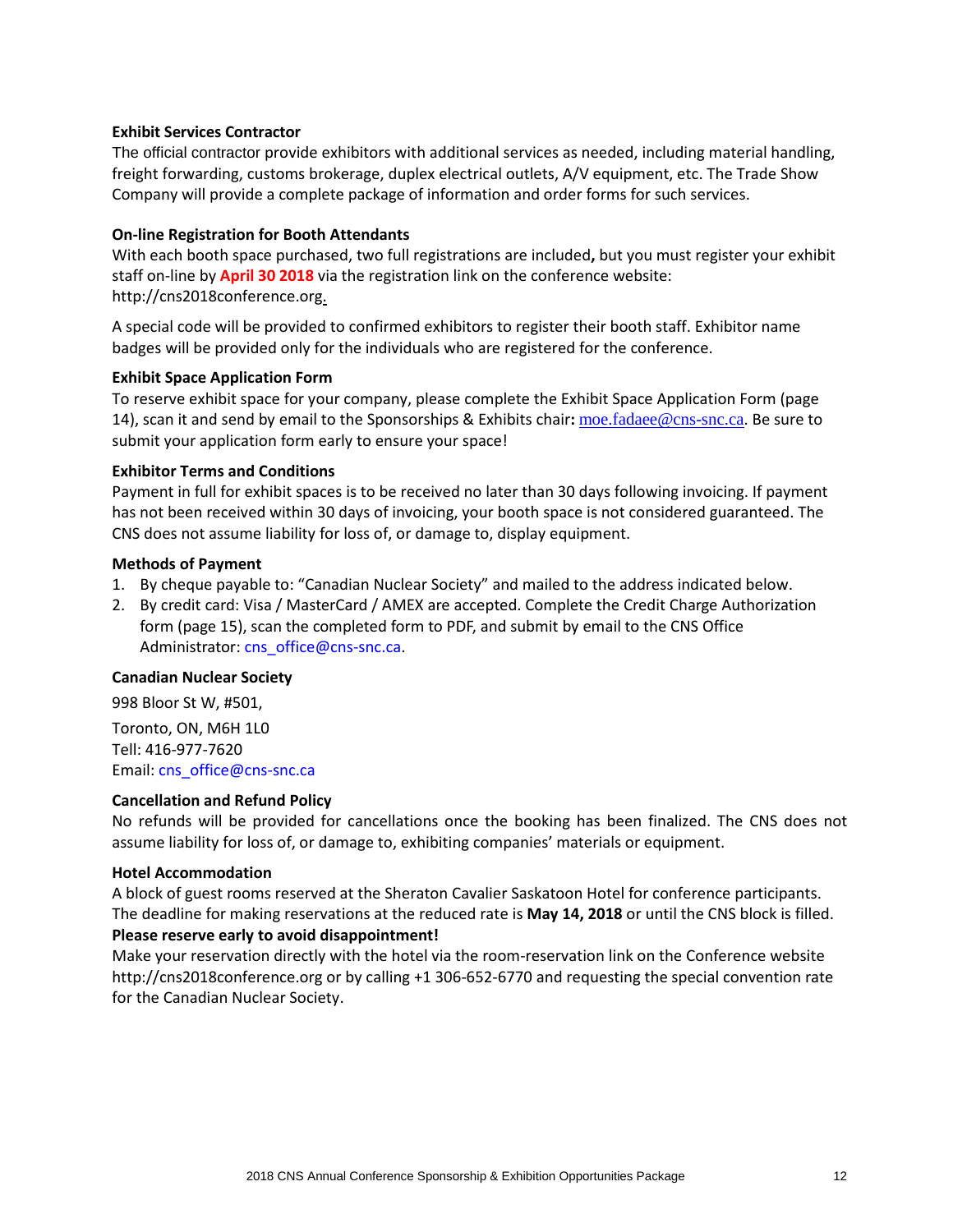# **EXHIBITS CONTACT**

For all information pertaining to exhibition opportunities please contact: Mo Fadaee Sponsorships and Exhibits Chair Phone: (1)-647-909-0816 Email: [moe.fadaee@cns-snc.ca](mailto:moe.fadaee@cns-snc.ca)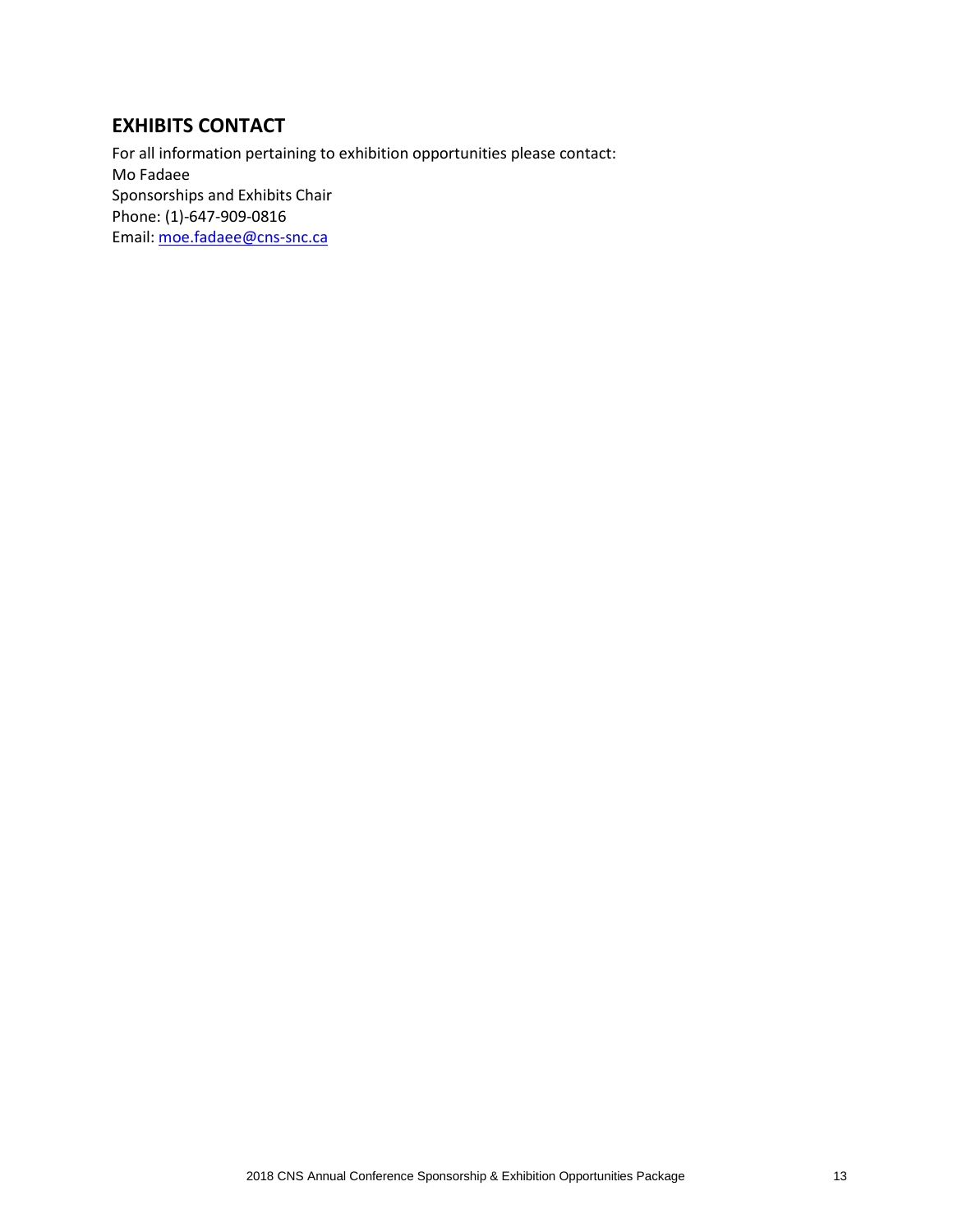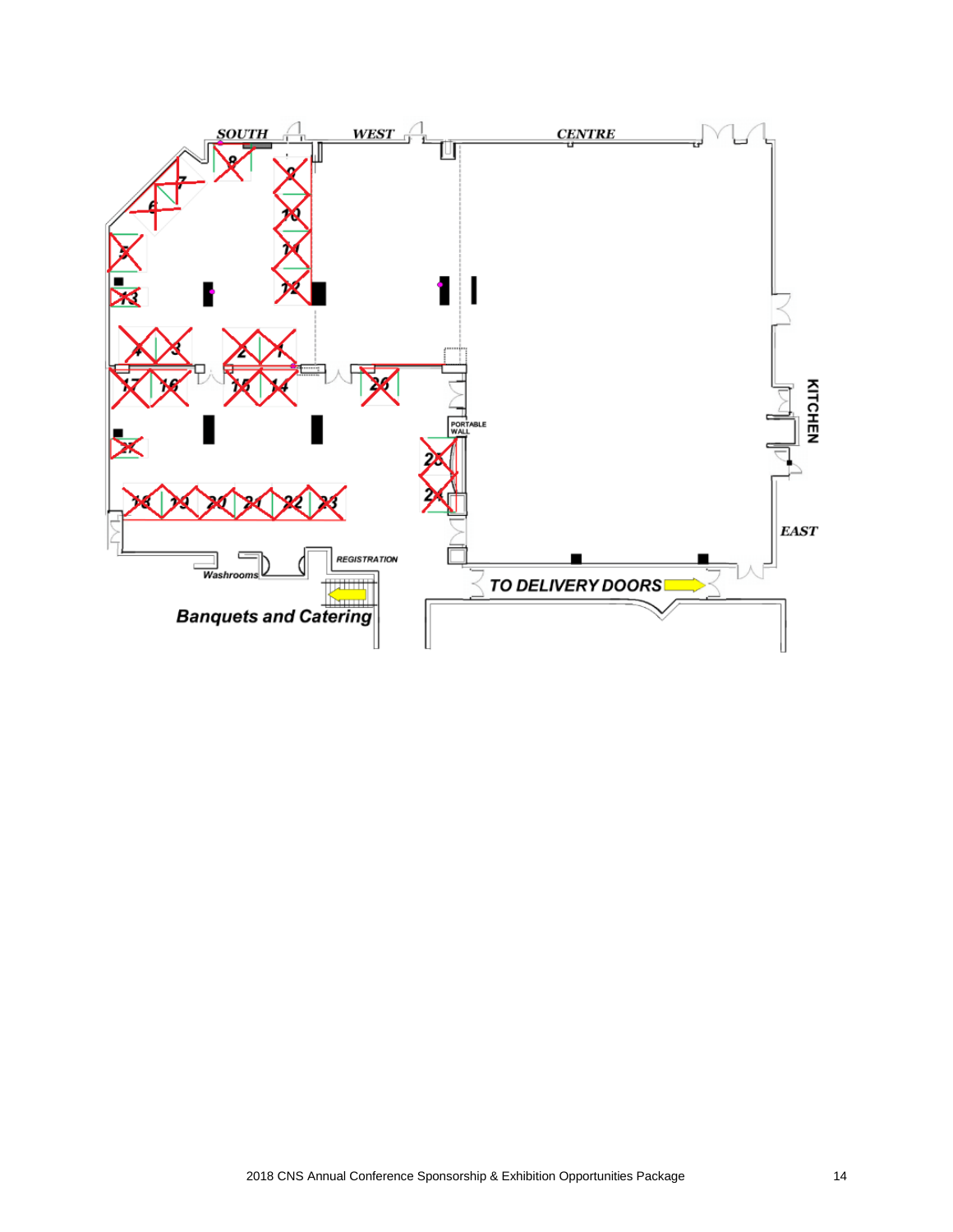

38th Annual CNS Conference 42nd CNS/CNA Student Conference

*The Nuclear Future: Challenges and Innovation Notre avenir nucléaire : défis et innovation*

# **Sheraton Cavalier Saskatoon Hotel Saskatoon, SK, June 3-6, 2018**



# **Exhibit Booth Space Application Form**

To reserve a booth space for your company, please complete this form and e-mail as a word/pdf attachment to Mo Fadaee, Sponsorships and Exhibits Chair, at [moe.fadaee@cns-snc.ca](mailto:moe.fadaee@cns-snc.ca).

Booth spaces are allocated on a first-come, first-served basis. After your booth space has been confirmed, an invoice with payment instructions will be emailed to the contact person named below. A receipt of payment will be issued once payment has been received and processed. Booth applications are considered complete and guaranteed only when payment has been received. Refunds will not be provided for cancellations after the booking is confirmed.

| Exhibiting company full name: |  |
|-------------------------------|--|
|                               |  |

| Postal address:            |                                                                                                                          |            |              |                                                                                                                                                                                                                                                                                                                                                                                                                                                                    |  |  |  |
|----------------------------|--------------------------------------------------------------------------------------------------------------------------|------------|--------------|--------------------------------------------------------------------------------------------------------------------------------------------------------------------------------------------------------------------------------------------------------------------------------------------------------------------------------------------------------------------------------------------------------------------------------------------------------------------|--|--|--|
| City:                      |                                                                                                                          |            | Prov./State: | Postal or Zip Code:                                                                                                                                                                                                                                                                                                                                                                                                                                                |  |  |  |
| <b>Contact Person:</b>     | (Person to receive all correspondence)                                                                                   |            |              | E-mail:                                                                                                                                                                                                                                                                                                                                                                                                                                                            |  |  |  |
| <b>Business Title:</b>     |                                                                                                                          |            |              | Tel:                                                                                                                                                                                                                                                                                                                                                                                                                                                               |  |  |  |
| Signature:                 |                                                                                                                          |            |              | Date:                                                                                                                                                                                                                                                                                                                                                                                                                                                              |  |  |  |
|                            | Booth Space Selection: (Please refer to Exhibit Layout for Booth Numbers)                                                |            |              |                                                                                                                                                                                                                                                                                                                                                                                                                                                                    |  |  |  |
| Preferences                | <b>Booth Number</b>                                                                                                      | Price      |              | <b>Booth Space Rates:</b>                                                                                                                                                                                                                                                                                                                                                                                                                                          |  |  |  |
| 1 <sup>st</sup> choice:    | #                                                                                                                        | \$         |              | \$3,500.00+GST(5%) \$175.00 - 8 ft x 8 ft                                                                                                                                                                                                                                                                                                                                                                                                                          |  |  |  |
| 2 <sup>nd</sup> choice:    | #                                                                                                                        | \$         |              |                                                                                                                                                                                                                                                                                                                                                                                                                                                                    |  |  |  |
| 3rd choice:                | #                                                                                                                        | \$         |              |                                                                                                                                                                                                                                                                                                                                                                                                                                                                    |  |  |  |
|                            | Number of Booth Spaces: @\$ +\$<br>Company Logo: Please insert an X in appropriate box below.                            | <b>GST</b> |              | Total Cost: \$<br>Each booth includes: one 6' skirted table, 8'-high backwall & 3'-high sidewall drape, 2 side chairs, 1 waste basket, two (2) full registrations for your<br>booth attendants. Registration of your two booth attendants is required on-line, by 2018 April 30 through the online registration form on the<br>conference website http://cns2018conference.org A special registration code will be sent to you once your booth space is confirmed. |  |  |  |
|                            | $\Box$ New logo files attached                                                                                           |            |              | UWe confirm that you can use the same logo as for last year's conference                                                                                                                                                                                                                                                                                                                                                                                           |  |  |  |
| to resend files).          | New logos are to be provided in the following two file formats:<br>1) As a jpg or .png file for electronic applications. |            |              | 2) As a high-resolution vector illustration for print production (e.g., Adobe Illustrator (.ai), Photoshop (.eps) or Corel Draw (.cdr)).<br>If you are a returning exhibitor, please confirm that we can use the same company logo we have on file from last year (no need                                                                                                                                                                                         |  |  |  |
| <b>Methods of payment:</b> |                                                                                                                          |            |              |                                                                                                                                                                                                                                                                                                                                                                                                                                                                    |  |  |  |
|                            |                                                                                                                          |            |              |                                                                                                                                                                                                                                                                                                                                                                                                                                                                    |  |  |  |

**By Cheque:** Cheques payable to:"Canadian Nuclear Society" are to be mailed to:

Canadian Nuclear Society, 998 Bloor St W, #501, Toronto, ON, M6H 1L0

**By Credit Card**: Visa, MasterCard, AMEX are accepted.

To pay by credit card, complete the Credit Card Charge Authorization (CCCA) form, scan it and email it to the CNS Office Administrator: [cns\\_office@cns-snc.ca](mailto:cns_office@cns-snc.ca)